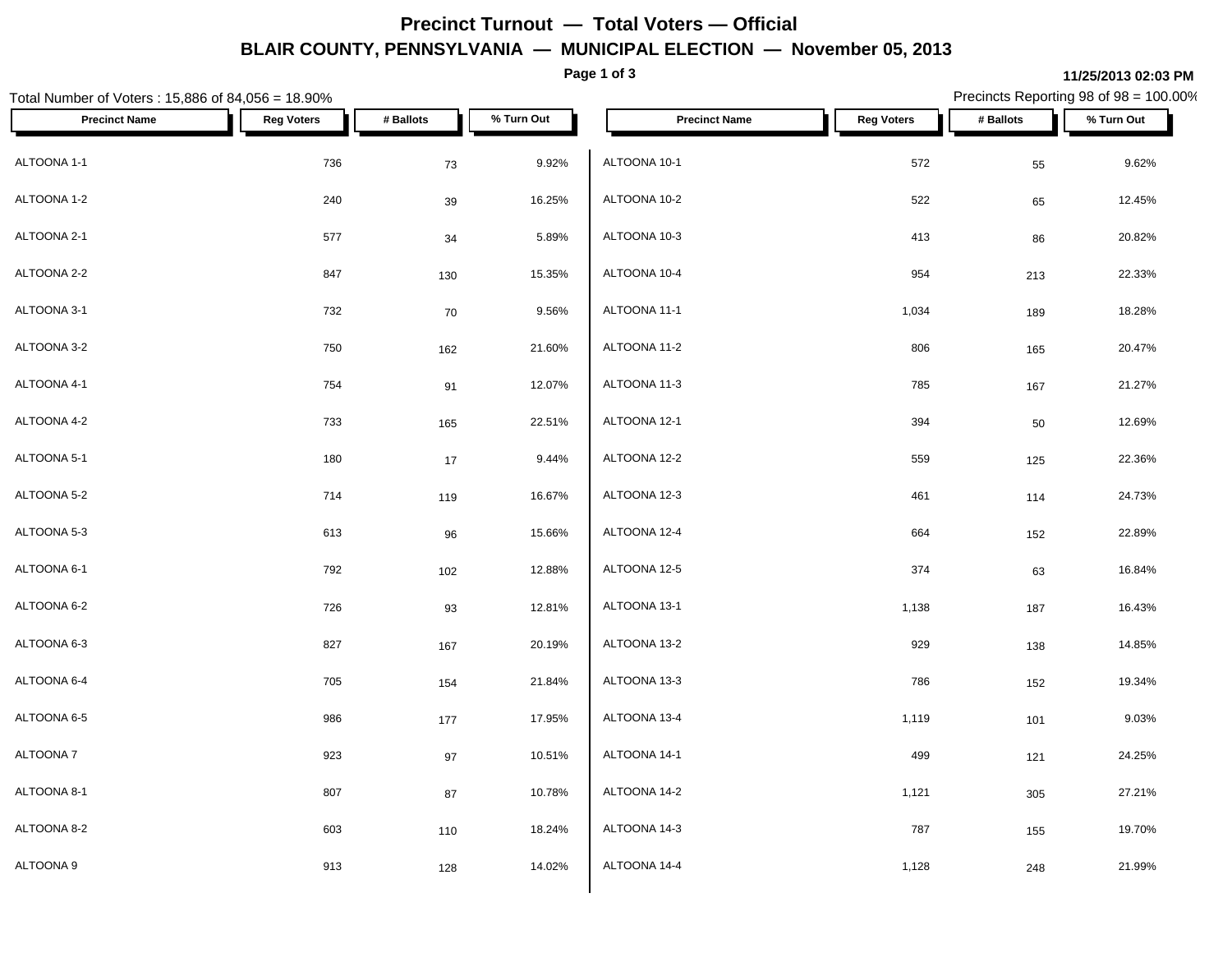# **Precinct Turnout — Total Voters — Official BLAIR COUNTY, PENNSYLVANIA — MUNICIPAL ELECTION — November 05, 2013**

**Page 2 of 3**

### **11/25/2013 02:03 PM**

Precincts Reporting 98 of 98 = 100.00%

| Total Number of Voters: 15,886 of 84,056 = 18.90% |                   |           |            |                        |                   | Precincts Reporting 98 of 98 = 100.00% |            |
|---------------------------------------------------|-------------------|-----------|------------|------------------------|-------------------|----------------------------------------|------------|
| <b>Precinct Name</b>                              | <b>Reg Voters</b> | # Ballots | % Turn Out | <b>Precinct Name</b>   | <b>Reg Voters</b> | # Ballots                              | % Turn Out |
| ALLEGHENY 1                                       | 1,848             | 308       | 16.67%     | <b>HOLLIDAYSBURG 1</b> | 468               | 85                                     | 18.16%     |
| ALLEGHENY 2                                       | 1,705             | 286       | 16.77%     | HOLLIDAYSBURG 2        | 573               | 206                                    | 35.95%     |
| ALLEGHENY 3                                       | 335               | 70        | 20.90%     | <b>HOLLIDAYSBURG 3</b> | 387               | 39                                     | 10.08%     |
| ALLEGHENY 4                                       | 819               | 129       | 15.75%     | <b>HOLLIDAYSBURG 4</b> | 633               | 173                                    | 27.33%     |
| ANTIS TWP 1                                       | 1,862             | 422       | 22.66%     | <b>HOLLIDAYSBURG 5</b> | 533               | 148                                    | 27.77%     |
| ANTIS TWP 2                                       | 1,187             | 272       | 22.91%     | HOLLIDAYSBURG 6        | 823               | 231                                    | 28.07%     |
| ANTIS TWP 3                                       | 1,426             | 333       | 23.35%     | HOLLIDAYSBURG 7        | 528               | 151                                    | 28.60%     |
| BELLWOOD BORO                                     | 1,209             | 270       | 22.33%     | <b>HUSTON TWP</b>      | 751               | 106                                    | 14.11%     |
| <b>BLAIR - CATFISH</b>                            | 1,169             | 201       | 17.19%     | <b>JUNIATA TWP</b>     | 730               | 135                                    | 18.49%     |
| <b>BLAIR - E HOLBG</b>                            | 2,309             | 490       | 21.22%     | LOGAN TWP 1            | 1,452             | 270                                    | 18.60%     |
| <b>CATHARINE TWP</b>                              | 516               | 108       | 20.93%     | LOGAN TWP 2            | 1,659             | 296                                    | 17.84%     |
| <b>DUNCANSVILLE</b>                               | 913               | 166       | 18.18%     | LOGAN TWP 3            | 850               | 191                                    | 22.47%     |
| FRANKSTOWN TWP1                                   | 417               | 114       | 27.34%     | <b>LOGAN TWP 4</b>     | 1,201             | 204                                    | 16.99%     |
| FRANKSTOWN TWP2                                   | 2,823             | 620       | 21.96%     | LOGAN TWP 5            | 1,265             | 221                                    | 17.47%     |
| <b>FRANKSTOWN TWP3</b>                            | 2,907             | 607       | 20.88%     | LOGAN TWP 6            | 1,803             | 247                                    | 13.70%     |
| FREEDOM TWP 1                                     | 689               | 115       | 16.69%     | LOGAN TWP 7            | 590               | 127                                    | 21.53%     |
| FREEDOM TWP 2                                     | 1,394             | 214       | 15.35%     | <b>MARTINSBURG 1</b>   | 592               | 137                                    | 23.14%     |
| <b>GREENFIELD TWP1</b>                            | 996               | 255       | 25.60%     | <b>MARTINSBURG 2</b>   | 731               | 151                                    | 20.66%     |
| <b>GREENFIELD TWP2</b>                            | 122               | 39        | 31.97%     | NEWRY BORO             | 167               | 45                                     | 26.95%     |
| <b>GREENFIELD TWP3</b>                            | 1,127             | 288       | 25.55%     | NORTH WOODBURY         | 1,705             | 279                                    | 16.36%     |
|                                                   |                   |           |            |                        |                   |                                        |            |